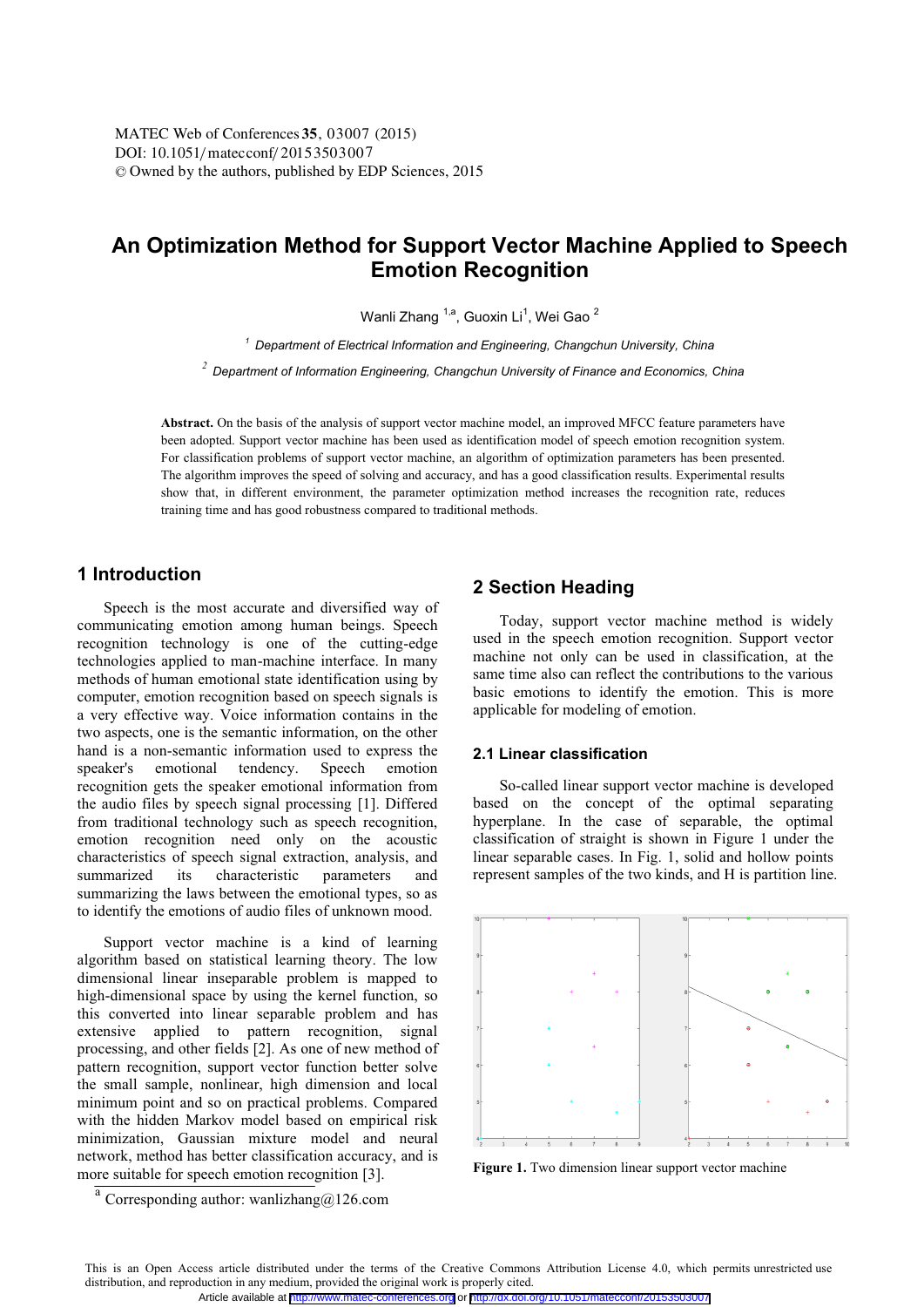Suppose two separable sample sets are  $(x_i, y_i)$ ,  $i = 1, \dots, n$ ,  $x \in R^d$  .  $y \in \{+1, -1\}$  is category label. The general form of the linear discriminated function of d dimension is:

$$
g(x) = w \cdot x + b \tag{1}
$$

Classification of surface equation is:

$$
w \cdot x + b = 0 \tag{2}
$$

 Two classes of samples correctly separate, thus we can get:

$$
(w \cdot x_i) + b \ge 1, y_i = 1 \tag{3}
$$

$$
(w \cdot x_i) + b \le -1, y_i = -1 \tag{4}
$$

 The above two inequalities are combined for the normalization conditions:

$$
y_i[(w \cdot x_i) + b] \ge 1, i = 1, 2, \dots, n
$$
 (5)

A sample point to the hyperplane for distance is:

$$
d = \frac{|w \cdot x + b|}{\|w\|} \tag{6}
$$

The margin is  $2/||w||$ . Therefore, hyperplane meet the

above conditions and make the  $\left\|w\right\|^2$  minimum is the optimal hyperplane [4]. Based on the above discussion, constructing the optimal hyperplane is always converted into conditional extreme value problem, and strives for the minimum value of function  $\phi(w) = \frac{1}{2} ||w||^2$  $\phi(w) = \frac{1}{2} ||w||^2$ . Therefore, Lagrange function is defined as follows:

$$
L(w, b, a) = \frac{1}{2} ||w||^2 - \sum_{i=1}^n a_i \{y_i[(w \cdot x_i) + b] - 1\}
$$
 (7)

In the type,  $a_i$  is the nonnegative Lagrange coefficient. The minimization problem under the original constrained condition is converted into the quadratic programming problem which minimizes the function  $L(w, b, a)$ . So that is:

$$
\frac{\partial L(w, b, a)}{\partial w} = w - \sum_{i=1}^{n} y_i a_i x_i = 0
$$
\n(8)

$$
\frac{\partial L(w, b, a)}{\partial b} = \sum_{i=1}^{n} y_i a_i = 0 \tag{9}
$$

 Solving the type and substitution to the original Lagrangian function, we get:

$$
L(a) = \sum_{i=1}^{n} a_i - \frac{1}{2} \sum_{i,j=1}^{n} a_i a_j y_i y_j (x_i \cdot x_j)
$$
 (10)

If  $a_i^*$  is the optimal solution, then:

$$
w^* = \sum_{i=1}^n a^* y_i x_i \tag{11}
$$

 Namely the optimal classification the weight vector is the linear combination of training sample vector. This optimization problem solution must satisfy:

$$
a_i(y_i(w \cdot x_i + b) - 1) = 0, i = 1, \dots, n
$$
 (12)

 To solve the above problem after get the optimal classification function is:

$$
f(x) = \text{sgn}\left\{ (w^* \cdot x) + b^* \right\} = \text{sgn}\left\{ \sum_{i=1}^n a_i^* y_i (x_i \cdot x) + b^* \right\} \tag{13}
$$

#### **2.2 Nonlinear classification**

 If the classification is not linearly separable, the new feature vector is constructed, which transforms the problem into a new space. Compared with the original space dimensionality the new space increases, but can use linear discriminant function to realize the nonlinear discriminant function in the original space. The optimal hyperplane in the high dimensional feature space is shown in Figure 2. Considering the nature of the optimal hyperplane algorithm, in the transform space, we just need calculate the inner product.



**Figure 2.** The linear kernel function

For any symmetric function  $K(x_i \cdot x_i)$ , its inner product operation in a feature space of the sufficient and necessary condition is that for any  $\varphi(x) \neq 0$  and  $\int \varphi^2(x) dx < \infty$  we get:

$$
\iint K(x_i, x_j)\varphi(x)\varphi(x')dx dx' > 0
$$
\n(14)

The optimization function is:

$$
\max \sum_{i=1}^{n} a_i - \frac{1}{2} \sum_{i,j=1}^{n} a_i a_j y_i y_j K(x_i, y_j)
$$
(15)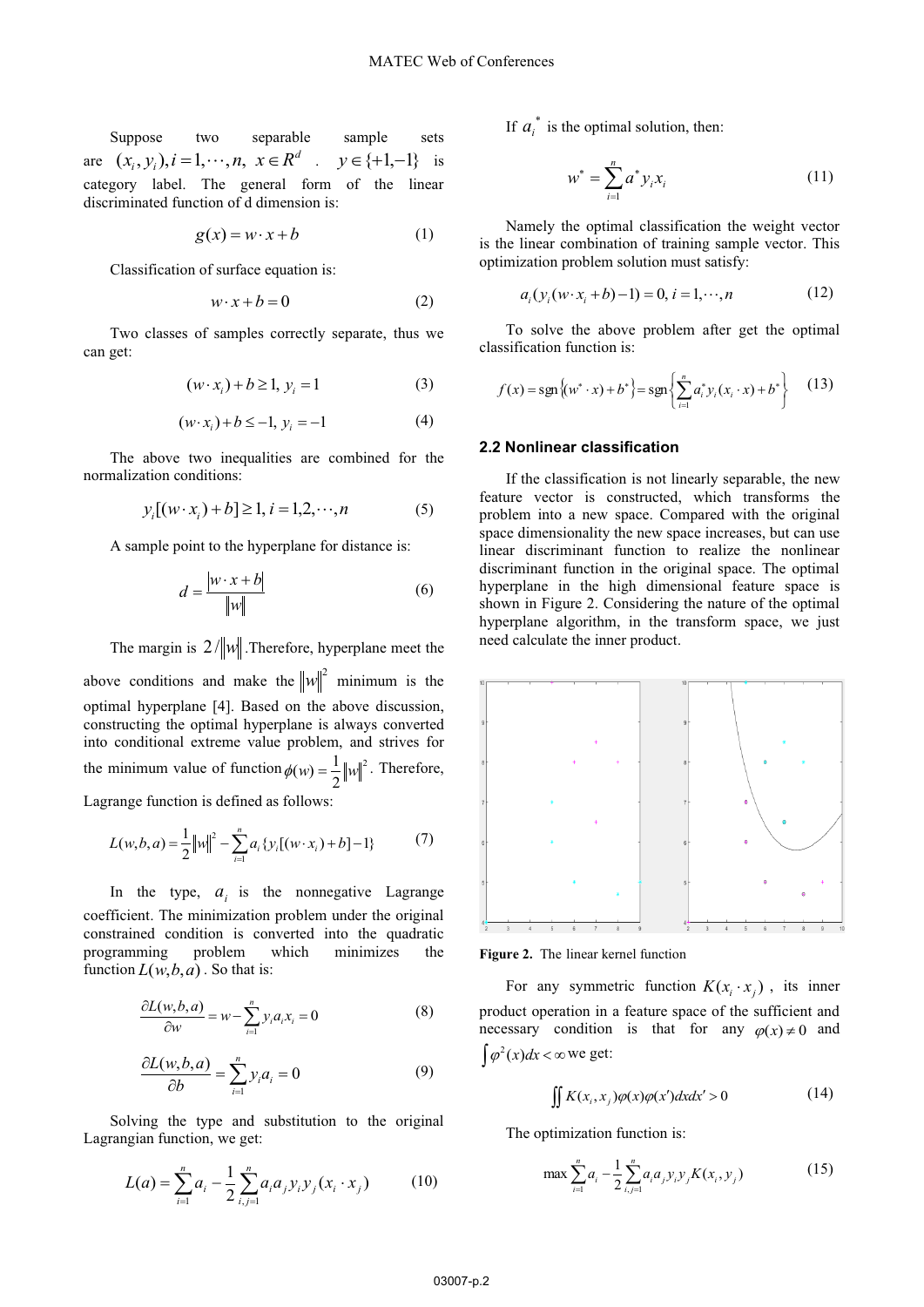The corresponding discriminant function is:

$$
f(x) = \text{sgn}\left(\sum_{i=1}^{n} a_i^* y_i K(x_i, x) + b^*\right)
$$
 (16)

 In essence, kernel function determines the structure of the feature space, so it is very important in the choice [5]. Although the choice of kernel function directly affects the algorithm implementation and effects, the research on this aspect is still a lack of theoretical substantive progress. Generally we can only rely on experience, and RBF kernel function is effective [6]. The recognition effect of RBF kernel function is shown in Figure 3.



**Figure 3.** The Gaussian kernel function

#### **2.3 Parameter optimization algorithm**

 Support vector machine is based on the structural risk minimization principle, and its core idea is the introduction of kernel function. Different types of kernel function will lead to different classification performance of support vector machine. So how to choose appropriate kernel function is the current urgent problems [7]. Therefore, the mixed kernel function is:

$$
(w \cdot x_i) + b \ge 1, y_i = 1 \tag{17}
$$

### **3 Results**

 Voice database are recorded in soundproof room. There are 30 speakers, 20 times recorded for each emotion and emotional corpus of 2400 words. All input emotional speech requires processing by Matlab 2015 with libsym toolbox. In this paper, sampling frequency is selected for 16 KHZ, frame length of 256 points, frame at 128 points and window function using hamming window. The median filter is to smoothly process emotional speech after denoising, and the feature parameters are MFCC [8]. Table 1 is recognition results of the traditional algorithm and optimization algorithm of speech emotion, it can be seen that the optimized algorithm has different levels of the recognition rate. This indicates the optimization algorithm of support vector machine model

is superior to the traditional support vector machine model.

**Table 1.** Recognition rate of speech emotion

| Method       | Emotion type |     |       |     |
|--------------|--------------|-----|-------|-----|
|              | Calm         | Joy | Anger | Sad |
| Tradition    | 75           | 76  | 72    | 73  |
| Optimization | 78           | 79  | 74    | 75  |

### **4 Conclusions**

 In the process of speech emotion recognition, the parameters optimization algorithm of support vector machine is proposed. Through a lot of voice and data experiment, the results show that support vector machine model for parameter optimization algorithm is reliable and effective. Compared with the traditional support vector machine, speech emotion recognition rate is obviously improved and has good robustness, widely applicable to various characteristics of each sample. From the experimental results, speech emotion recognition rate is about 80%, and different emotion recognition ability has certain disparity [9]. The reason may be that the pattern recognition method has yet to be further optimized and improved, and this is also our efforts in the direction of the future.

### **REFERENCES**

- 1. Peng Song,Yun Jin,Cheng Zha, and Li Zhao.Speech emotion recognition method based on hidden factor analysis.Electronics Letters, Vol. 51, Issue 1, pp112-113, ( 2015)
- 2. IIHAN AYDIN, MEHMET KARAKOSE, ERHAN AKIN. A multi-objective artificial immune algorithm for parameter optimization in support vector machine. Applied Soft Computing, (2011)
- 3. Zhang wanli,Li guoxin and GAO Wei.The Research of Speech Emotion Recognition Based on Gaussian Mixture Model.Mechanical Components and Control Engineering III, Vol1, pp. 1126-1129, November (2014)
- 4. Arun K M, Gopal M. Reduced one-against-all method for multiclass SVM classification. Expert Systems with Application, (2010)
- 5. Domenico C, Rostita G. Kernel based support vector machine via semidefinite programming: Application to medical diagnosis. Computer&Operations Research, (2010)
- 6. Maldonado S, Weber R, Basak J. Simultaneous feature selection and classification using kernelpenalized support vector machines. Information Sciences, (2011)<br>TANG Tao, GUO
- 7. TANG Tao, GUO Qing, YANG Mingchuan. Support vector machine based particle swarm optimization localization algorithm in WSN. Journal of Convergence Technology, (2012)